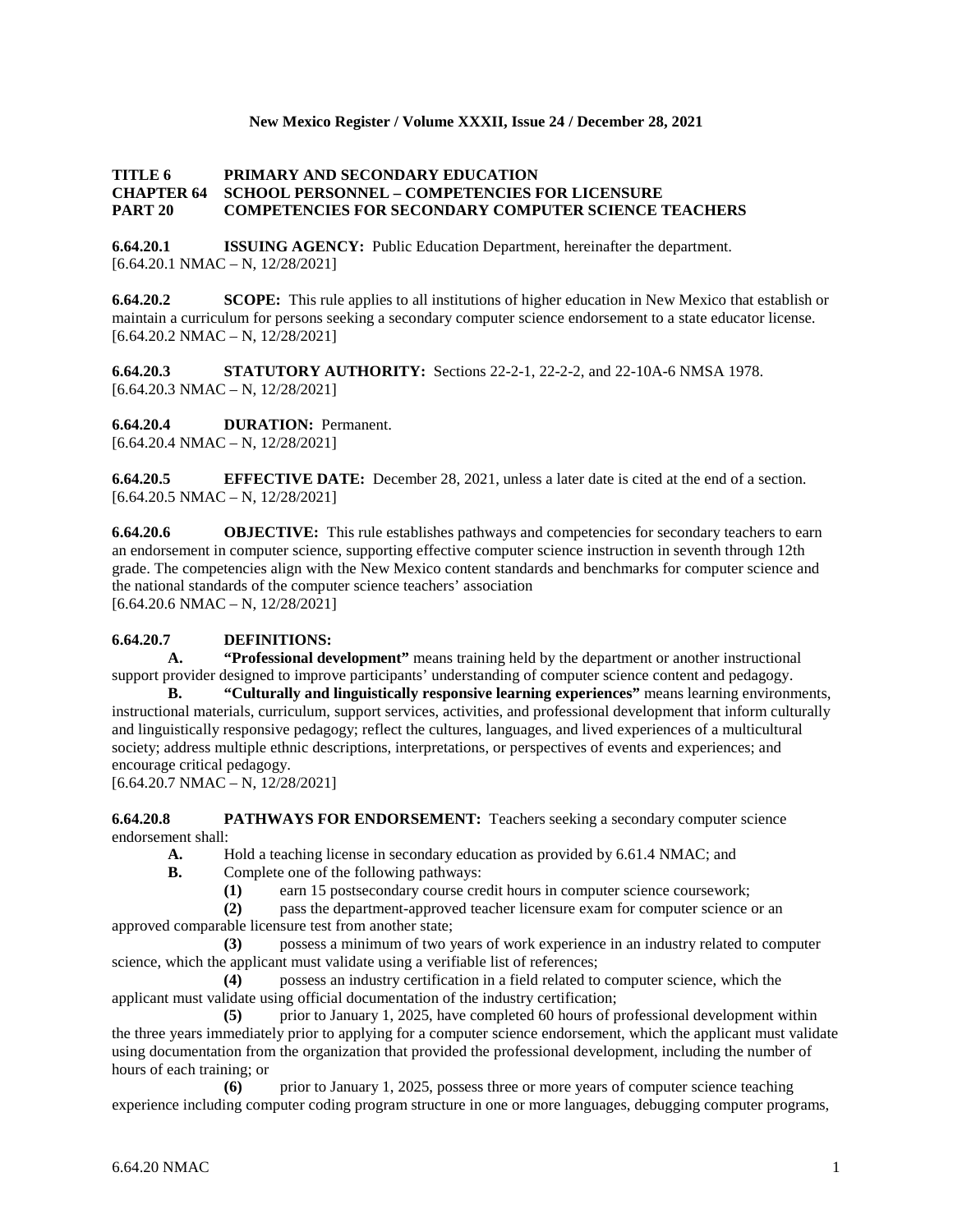computer modeling and skills relevant to applications such as data management, graphics and text processing, which the applicant must validate with a letter signed by a school district administrator, charter school administrator, or secondary school principal.

 $[6.64.20.8 \text{ NMAC} - \text{N}, 12/28/2021]$ 

**6.64.20.9 COMPETENCIES FOR COMPUTER SCIENCE TEACHERS:** Secondary computer science teachers shall demonstrate mastery of:

**A.** Computer science knowledge and skills.

**(1)** Computer science teachers apply computer science and computational thinking in appropriate and flexible ways, which includes demonstrating and continuously developing a knowledge of core concepts and practices in computer science, including the following:

**(a)** designing, implementing, debugging, and reviewing programs in an iterative process using appropriate computer science tools and technologies;

**(b)** interpreting algorithms and explaining tradeoffs associated with different

**(c)** fostering a computing culture of inclusivity;

**(d)** collaborating around computing;

**(e)** modeling how computing devices connect through networks and the internet to

facilitate communication;

algorithms; and

- **(f)** collecting, storing, and analyzing data;
- **(g)** creating, combining, and modifying artifact-based products.

**(2)** Computer science teachers apply knowledge of how hardware and software function within computing systems, including:

- **(a)** hardware components;
- **(b)** operating systems and programs;
- **(c)** computer networks; and
- **(d)** mobile computing devices.

**(3)** Computer science teachers model how computing devices connect via networks and the internet to facilitate communication and explain tradeoffs between usability and security.

**(4)** Computer science teachers demonstrate learning and modeling the collection, storage, transformation, and analysis of digital data to better understand the world and make more accurate predictions to advance solutions.

**(5)** Computer science teachers design, implement, debug, and review programs in an iterative process using appropriate computer science tools and technologies.

**(6)** Computer science teachers interpret algorithms and explain tradeoffs associated with different algorithms.

**(7)** Computer science teachers analyze how people influence computing through their behaviors, cultural norms, and social interactions, and how computing impacts society in positive and negative ways.

**B.** Equitable and inclusive learning environment. Computer science teachers proactively advocate for equity and inclusion in the computer science classroom, making an intentional commitment to improve access, engagement, and achievement for all students by:

**(1)** examining equity issues, including the contributions of systemic barriers, social factors, and psychological factors to inequitable access, engagement, and achievement in computer science among marginalized groups;

**(2)** reflecting on how equity issues manifest in the teachers' own context;

**(3)** developing purposeful, proactive strategies that minimize threats to inclusion and challenge stereotypes and unconscious bias;

**(4)** representing and incorporating diverse perspectives and experiences of individuals from underrepresented groups in instructional materials and instruction;

**(5)** using tools to evaluate accessible instructional materials and leverage those resources to improve accessibility for all students; and

**(6)** creating and implementing a plan that uses classroom data to make informed instructional decisions.